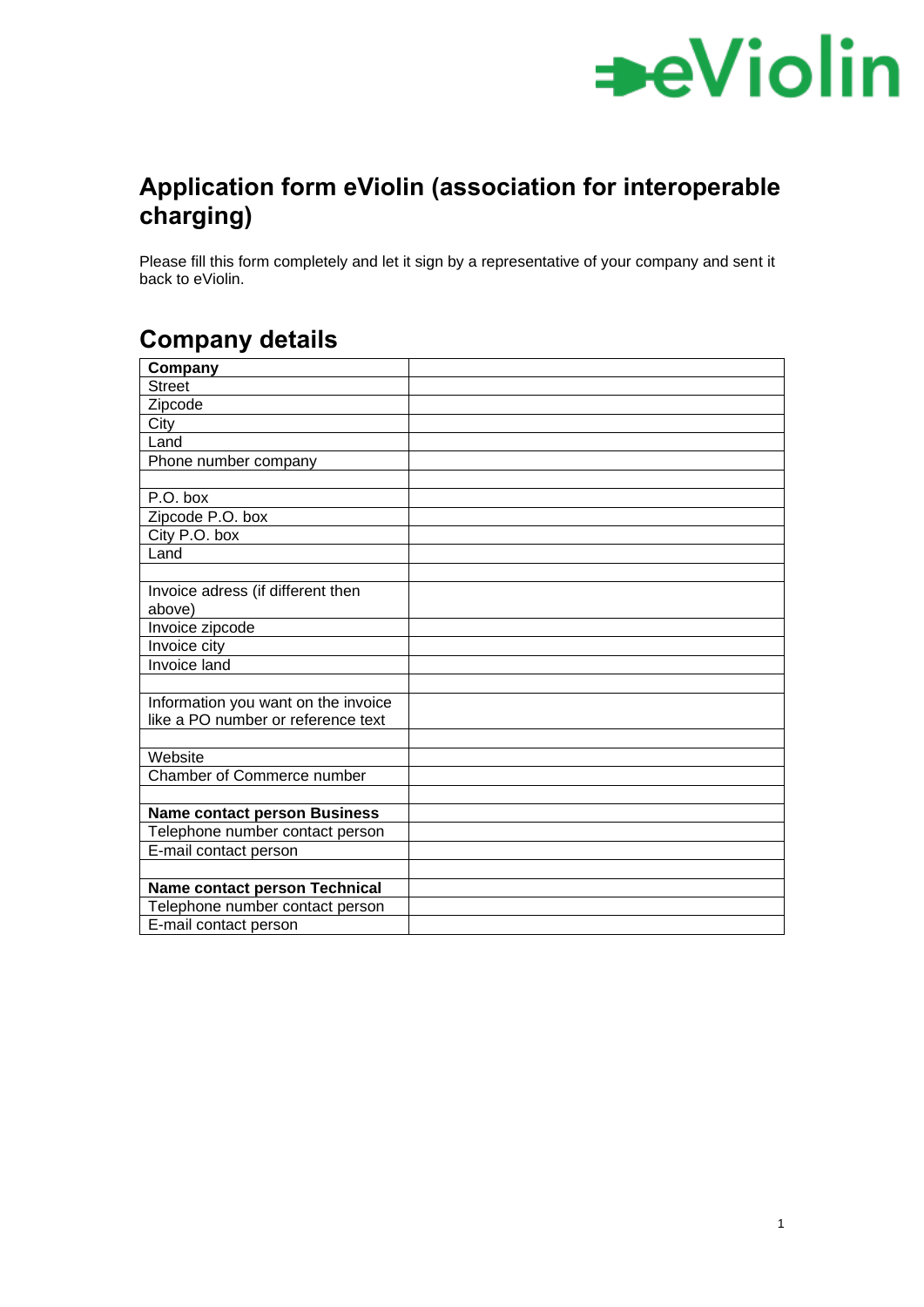## ∍eViolin

## **Statement**

Please check the boxes that apply to your organisation / reason to join eViolin (multiple options are possible)

- $\square$  We are a charge point operator (CPO)and we have the intention to open our network by having agreements with mobility service providers (MSP)
- ☐ We are a mobility service provider (MSP) and we have the intention to give access to charging points, for customers, by having agreements with charge point operators (CPO).
- $\square$  We are a 'virtual'operator and/or a service provider and we offer charging points and/or charging services (we are using the network of an other MSP or CPO).
- ☐ We are a Navigation Service Provider.
- ☐ We are an organisation which provides roaming by hub.
- ☐ Other: ……………………………………………………

Membership category + fee:

- $\Box$  Full member  $*$   $\in$  3.500.00 a vear
- ☐ Associate member € 1.000,00 a year

\* You can't be a full member when you are a: (you can be an associate member):

- pure hardware company
- pure back office/software company

| Full member                                           |                                                                                                                                                                                                                                                                                                                                                                                                                                                                                                                                                                                                                   | Associate member |                                                                                                                                                                                                                                                                                                                                                                                                                                  |  |  |
|-------------------------------------------------------|-------------------------------------------------------------------------------------------------------------------------------------------------------------------------------------------------------------------------------------------------------------------------------------------------------------------------------------------------------------------------------------------------------------------------------------------------------------------------------------------------------------------------------------------------------------------------------------------------------------------|------------------|----------------------------------------------------------------------------------------------------------------------------------------------------------------------------------------------------------------------------------------------------------------------------------------------------------------------------------------------------------------------------------------------------------------------------------|--|--|
| $\bullet$<br>$\bullet$<br>$\bullet$<br>$\bullet$<br>٠ | You are directly working in an active<br>way on roaming/interoperability<br>from technical of administration<br>activities.<br>Could be: (virtual) CPO, (virtual<br>MSP, Navigate SP, roaming hub<br>You're company is not established<br>in the Netherlands.<br>The board of eViolin can review<br>your membership<br>eViolin makes no distinction in<br>levels (big or smal)<br>You have access to all of the<br>working groups of eViolin and you<br>can join actively to all kind of<br>developments in the field of<br>interoperability<br>You have full voting rights and can<br>be elected as board member | $\bullet$        | Anyone with activities in the field of<br>roaming/operability.<br>You are a CPO/MSP who doesn't<br>want to be a full member<br>The board of eViolin can review<br>your membership<br>As an associative member you don't<br>have voting rights, you only get<br>access to the general meeting and<br>the notes of the (operational)<br>working groups. You can be invited<br>by the chairman of a working group<br>for a meeting. |  |  |

eViolin has defined a minimum set of requirements, which every member must accept, this includes support of OCPI. In Annex 1 the minimum requirements are added. You agree by signing.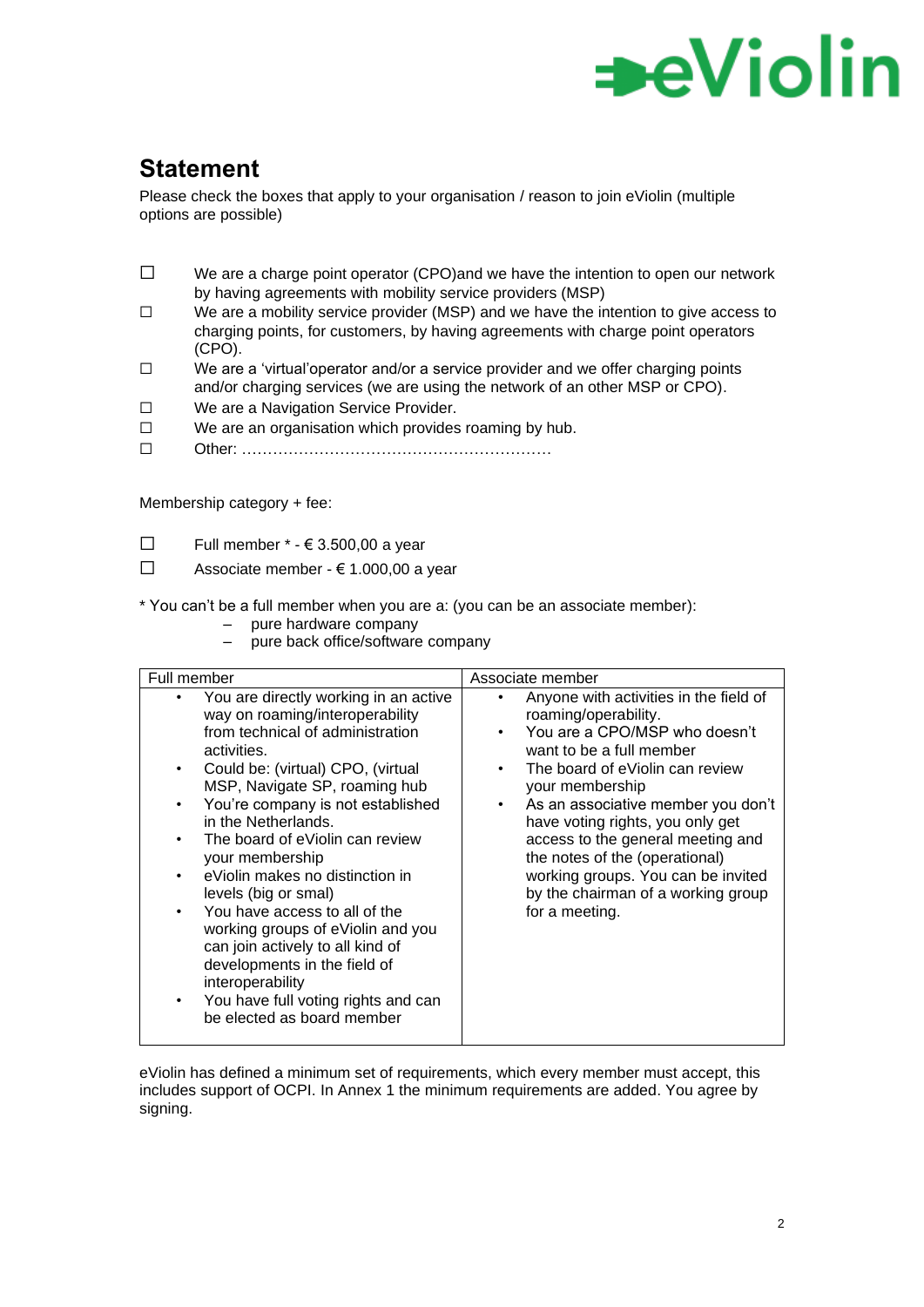

### **Number of charge stations and charge cards at this moment (only if you are a CPO or MSP)**

| CPO: What is the number of charging points<br>of your network, which you are intend to<br>open for mobility service providers (if you<br>operate loading colums with for example<br>two loadingpoints, give us the total amount<br>of loading points) | Total (numbers): |
|-------------------------------------------------------------------------------------------------------------------------------------------------------------------------------------------------------------------------------------------------------|------------------|
| MSP: The total amount of RFID charge<br>cards that you have registered.                                                                                                                                                                               | Total (numbers): |

### **Payment of contribution**

After the conformation of your membership, eViolin will sent you an invoice for the payment of contribution

To speed up this process of contribution payment, you will find here the necessary data regarding the invoicing (association and contact information) and the amount of the contribution:

*Vereniging Interoperabel Laden Nederland (eViolin)* Chamber of Commerce number *: 56442858 Our adress: Zeemansstraat 11, 3016 CN Rotterdam, The Netherlands Website: [www.eviolin.nl](http://www.eviolin.nl/) Bankingaccount (IBAN): NL09 TRIO 0254 8465 21 Contact-information: Dick Visser (treasurer) - [treasurer@eviolin.nl](mailto:treasurer@eviolin.nl)*

The amount of the membership fee for new members in 2022 is as follows:

- Full member € 3.500,00 a year
- Associate member  $\epsilon$  1.000,00 a year

Contribution for subsequent years is determined by the general assembly meeting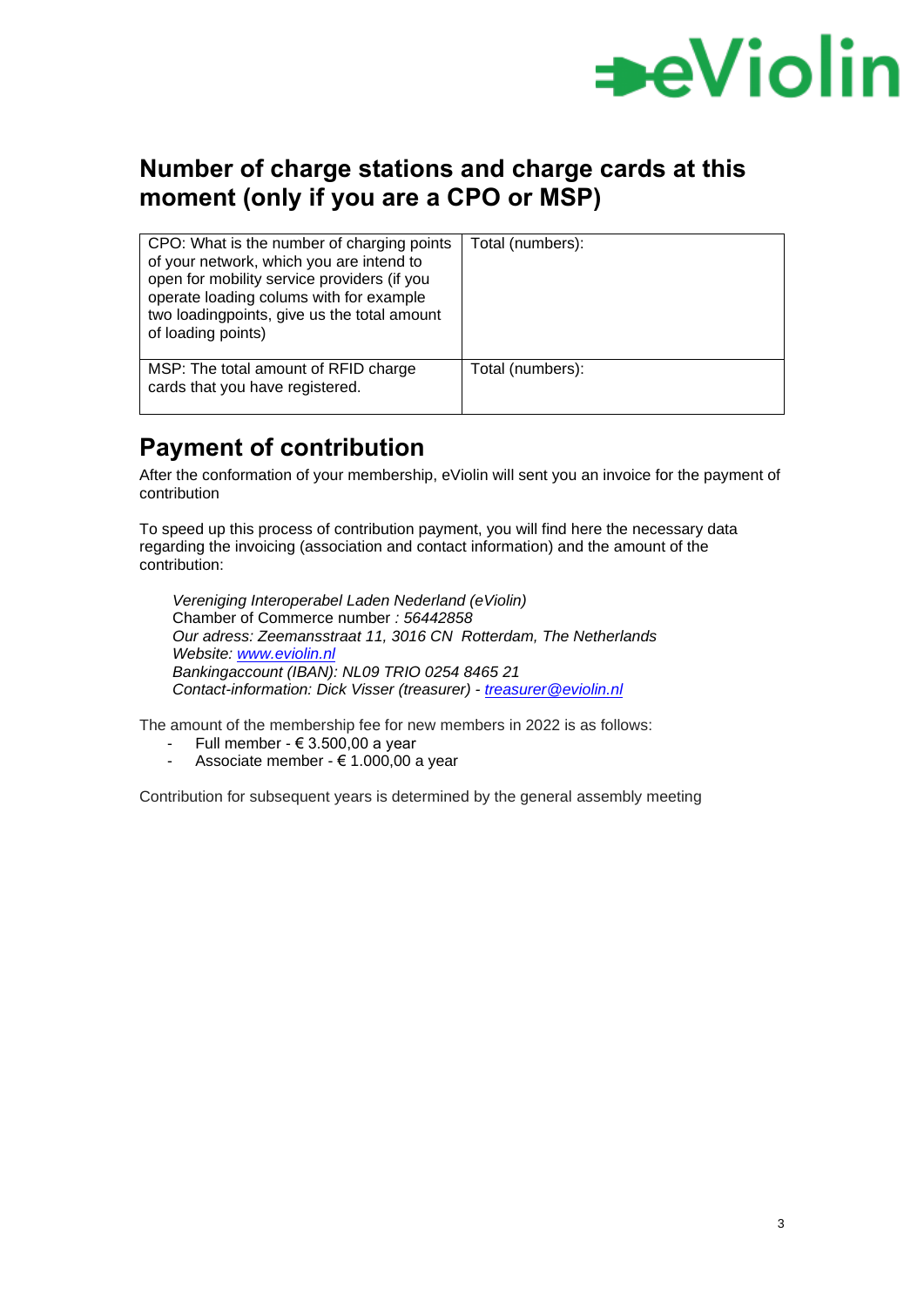

## **Signing**

The undersigned declares that it wants to be a member of eViolin and agrees with the above conditions, will pay the contribution and declares to have completed this form truthfully.

Name legal representative:……………………………………………………..

Signature legal representative: …………………………………………..

Date:……………………………………………

Place:……………………………………………

## **Mail**

Please sent this form by mail or by post to the secretary of eViolin:

#### Michel Bayings

E [secretariat@eviolin.nl](mailto:secretariat@eviolin.nl)<br>P Last Mile Solutions Last Mile Solutions Att. secretariaat eViolin Zeemansstraat 11 3016 CN ROTTERDAM – The Netherlands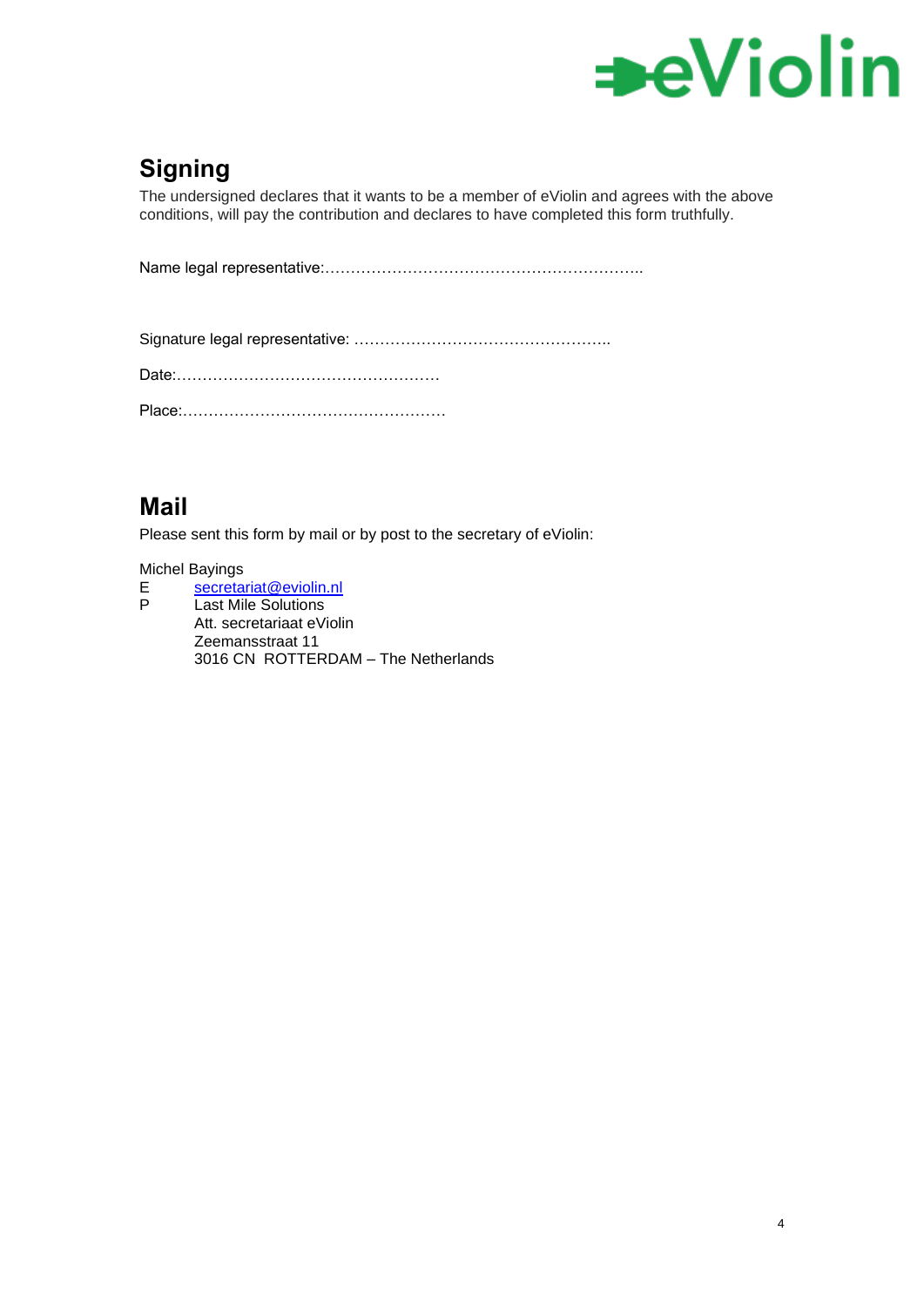

#### **Code of Conduct eViolin Version 3.1 / Minimale set van afspraken eViolin Version 3.1**

This code is applicable between eViolin members, unless they agreed different via bilateral agreements between them.

*(The term CDR in this code is referring to a Charge Data Record which is the total summary of a session at the end of a charge action)*

|    | <b>Hardware</b>                                                                                                                                                                                                                                                                                                                                                                                                                                                                                                                                                                                           | <b>CPO</b> | <b>MSP</b> |
|----|-----------------------------------------------------------------------------------------------------------------------------------------------------------------------------------------------------------------------------------------------------------------------------------------------------------------------------------------------------------------------------------------------------------------------------------------------------------------------------------------------------------------------------------------------------------------------------------------------------------|------------|------------|
| 1. | Tijdens het laden is de laadstekker in de aansluiting vergrendeld.<br>De gebruiker kan echter in het geval de netspanning wegvalt de<br>laadkabel toch ontkoppelen bij het laadpunt.<br>During charging the plug is locked in the charge point. In case power<br>loss of the charger fails, the EV driver is capable to disconnect the<br>charge cable at the charge point                                                                                                                                                                                                                                | X          |            |
| 2. | Indien kWh volumes worden gemeten, geschiedt dat met MID<br>meter voor AC laden. Zodra gecertificeerde meters voor DC laders<br>commercieel beschikbaar zijn, moeten die gebruikt worden voor<br>nieuwe installaties.<br>In case kWh are measured, this is done via a certified MID meter<br>for AC charging. Once certified meters for DC chargers are                                                                                                                                                                                                                                                   | X          |            |
| 3. | commercially available they must be used for new installations<br>Wanneer authenticatie van een eindgebruiker van een laadpunt<br>geschiedt dan ten minste door middel van een toegangssysteem<br>op basis van NFC (Near Field Communication) met een<br>radiofrequentie van 13,56 Mhz en NFC Tag 1-functionaliteit<br>conform ISO/IEC 14443A.<br>When authentication of an EV driver at the charge point is done,<br>this is at least possible via access system based on NFC (Near<br>Field Communication) with radio frequency of 13,56 Mhz and NFC<br>Tag 1-functionality according to ISO/IEC 14443A | X          | X          |
| 4. | CPO's accepteren NFC Mifare Classic 7 byte oplaadpassen.<br>MSP's geven alleen nog de 7 byte variant uit.<br>CPO's accept NFC Mifare Classic 7 byte charge tokens. MSP's<br>only distribute 7 byte tokens.                                                                                                                                                                                                                                                                                                                                                                                                | X          | X          |
|    | <b>Price transparancy</b>                                                                                                                                                                                                                                                                                                                                                                                                                                                                                                                                                                                 |            |            |
| 5. | De CPO is verantwoordelijk om het tarief van Ad Hoc laden (laden<br>zonder voor-registratie/contract) te tonen bij het laadpunt en op<br>een zodanig wijze dat deze door de EV-rijder eenvoudig te<br>vinden/achterhalen is (kan ook via een app or website). De CPO is<br>in dit geval tevens verantwoordelijk voor de correcte transactie<br>informatie naar de EV rijder.                                                                                                                                                                                                                              | <b>X</b>   |            |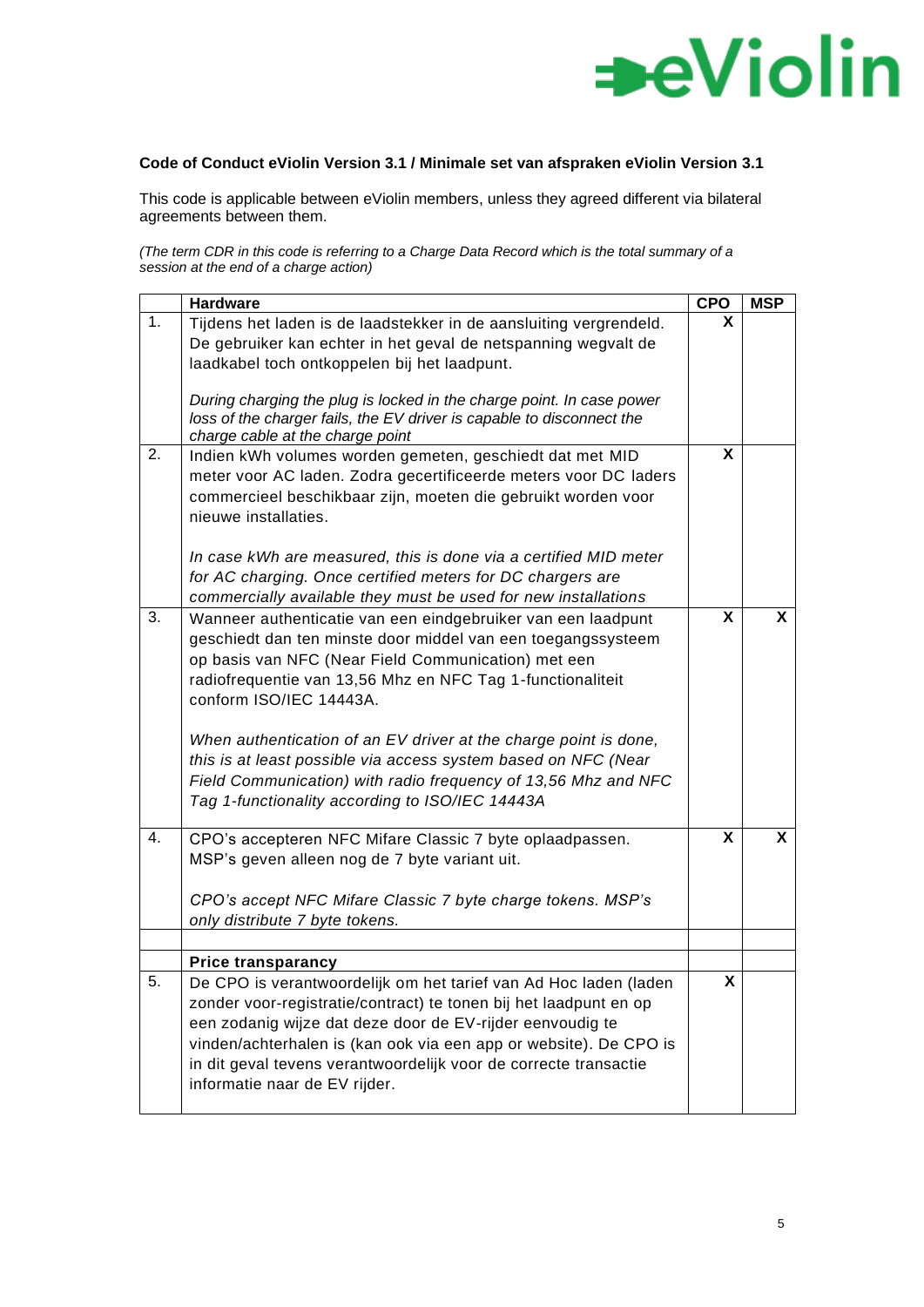|     | The CPO is responsible to show the tariff for Ad Hoc charging<br>(charging at a station without pre-registration/contract) at the<br>charge station in such a way that the EV driver can easily find it                                                                          |   |   |
|-----|----------------------------------------------------------------------------------------------------------------------------------------------------------------------------------------------------------------------------------------------------------------------------------|---|---|
|     | (can be via app or website). In this situation the CPO is also<br>responsible for the correct transaction information towards the EV<br>driver.                                                                                                                                  |   |   |
| 6.  | De MSP is verantwoordelijk om zijn/haar EV rijder / klant vooraf te<br>informeren over het tarief van laden bij een laadpunt wanneer<br>gebruik gemaakt wordt van een abonnement en/of token van de<br>MSP. Dit is het tarief wat de MSP in rekening brengt bij de EV<br>rijder. |   | X |
|     | The MSP is responsible to inform his/her EV drivers / customers<br>upfront about the tariff of charging at any charge station when<br>using a subscription token of this MSP. This is the tariff the MSP<br>will bill towards the EV driver                                      |   |   |
| 7.  | Alle tarieven richting een EV rijder moeten begrijpelijk zijn en<br>zonder verborgen kosten.                                                                                                                                                                                     | X | X |
|     | All tariffs shown towards the EV driver must be understandable<br>and without hidden cost.                                                                                                                                                                                       |   |   |
|     |                                                                                                                                                                                                                                                                                  |   |   |
| 8.  | Roaming                                                                                                                                                                                                                                                                          | X |   |
|     | CPO's gebruiken voor laadpunten unieke codering volgens de<br>eMI3/ISO 15118-2:2014 standaard, betreffende IDs                                                                                                                                                                   |   |   |
|     | CPO's use a unique coding for their charge points, according to<br>the eMI3/ISO 15118-2:2014 standard, concerning IDs                                                                                                                                                            |   |   |
| 9.  | Een CPO kan geen laadtransacties in rekening brengen bij een<br>MSP waar hij geen schriftelijke overeenkomst mee heeft. Een CPO<br>die zijn laadpunten 'open' zet doet dit voor eigen risico.                                                                                    | X |   |
|     | A CPO cannot bill an MSP for transactions on his stations if the<br>CPO does not have a business contract that covers this. A CPO<br>that still gives access to his charge stations for customers without<br>having a contract does this on his own risk.                        |   |   |
| 10. | CDR's en andere relevante logging data moeten door de CPO<br>tenminste 1 jaar bewaard worden.                                                                                                                                                                                    | X |   |
|     | CDR's and other relevant logging data must be archived by the<br>CPO for at least 1 year.                                                                                                                                                                                        |   |   |
| 11. | Een geldige CDR dient te voldoen aan de volgende condities:<br>1 - Het geregistreerde volume van de laadsessie bedraagt<br>minimaal 0 en maximaal 350 kWh<br>2 - De duur van de laadsessie is langer dan 2 minuten OF het<br>volume is hoger dan 0,2 kWh                         | X |   |
|     | A valid CDR must comply with the following conditions:                                                                                                                                                                                                                           |   |   |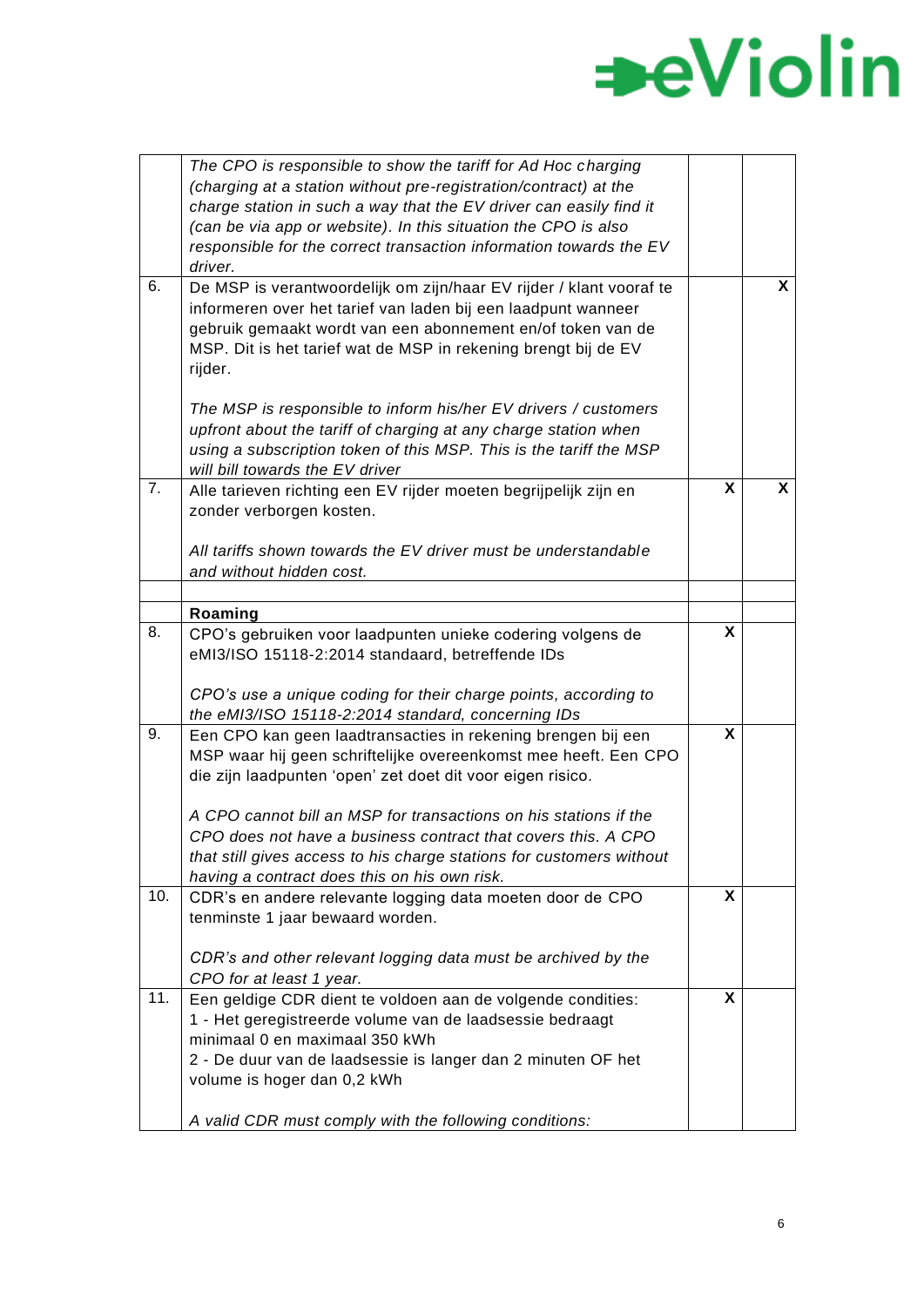|     | 1. Registered volume of the charge session is minimal 0 and             |   |              |
|-----|-------------------------------------------------------------------------|---|--------------|
|     | maximal 350kWh (in case of charging trucks it may be higher)            |   |              |
|     | 2. The time length of a charge session is longer than 2 minutes         |   |              |
|     | OR the volume is higher than 0.2kWh                                     |   |              |
|     |                                                                         |   |              |
| 12. | Een geldige CDR bevat:                                                  | X |              |
|     | voor elke tariefcomponent in het CPO tarief, de volgende                |   |              |
|     | informatie elementen [eenheid, volume, tarief]                          |   |              |
|     | maar ten allen tijde het afgenomen kWh volume en het kWh                |   |              |
|     | tarief (kan gelijk aan 0 zijn)                                          |   |              |
|     | Zodat de MSP ten allen tijde de totaalprijs kan narekenen en uitleggen, |   |              |
|     | middels een p x q berekening per tariefcomponent.                       |   |              |
|     |                                                                         |   |              |
|     |                                                                         |   |              |
|     | A valid CDR consist of:                                                 |   |              |
|     | For every tariff component in the CPO tariff, the following             |   |              |
|     | elements [unit, volume, tariff]                                         |   |              |
|     | And always it contains the used kWh volume and the kWh                  |   |              |
|     | tariff (which can have value 0)                                         |   |              |
|     | This way the MSP can always check, recalculate and explain the          |   |              |
|     | total cost per tariff component via Tariff x Quantity calculation.      |   |              |
|     |                                                                         |   |              |
| 13. | MSP's gebruiken voor hun contracten unieke codering volgens de          |   | X            |
|     | eMI3/ISO 15118 standaard, betreffende IDs                               |   |              |
|     |                                                                         |   |              |
|     | For their EV driver contracts, MSPs use unique coding according         |   |              |
|     |                                                                         |   |              |
| 14. | the eMI3/ISO 15118 standard concerning IDs                              |   | $\mathsf{X}$ |
|     | Het Authenticatierisico (fraude, klonen) van tokens is voor risico      |   |              |
|     | van de MSP.                                                             |   |              |
|     |                                                                         |   |              |
|     | Authentication risk (e.g. fraude, cloning) of tokens is the risk of the |   |              |
|     | MSP.                                                                    |   |              |
| 15. | Om te zorgen dat de helpdesk van de CPO de EV rijder kan                |   | X            |
|     | ondersteunen bij vragen, zorgt de MSP ervoor dat de EV rijder           |   |              |
|     | voldoende informatie heeft om zijn contract nummer / laadkaart te       |   |              |
|     | kunnen doorgeven.                                                       |   |              |
|     |                                                                         |   |              |
|     | To enable the CPO helpdesk to support the EV driver, the MSP            |   |              |
|     | provides to the EV driver sufficient information to identify his        |   |              |
|     | contract/card.                                                          |   |              |
|     |                                                                         |   |              |
|     |                                                                         |   |              |
| 16. | Nieuwe of gewijzigde tokens zijn binnen 24 uur bruikbaar op het         | X | X            |
|     | laadpunt van de CPO.                                                    |   |              |
|     |                                                                         |   |              |
|     | New or modified tokens are available within 24 hours on the             |   |              |
|     |                                                                         |   |              |
|     | charge point of the CPO.                                                |   |              |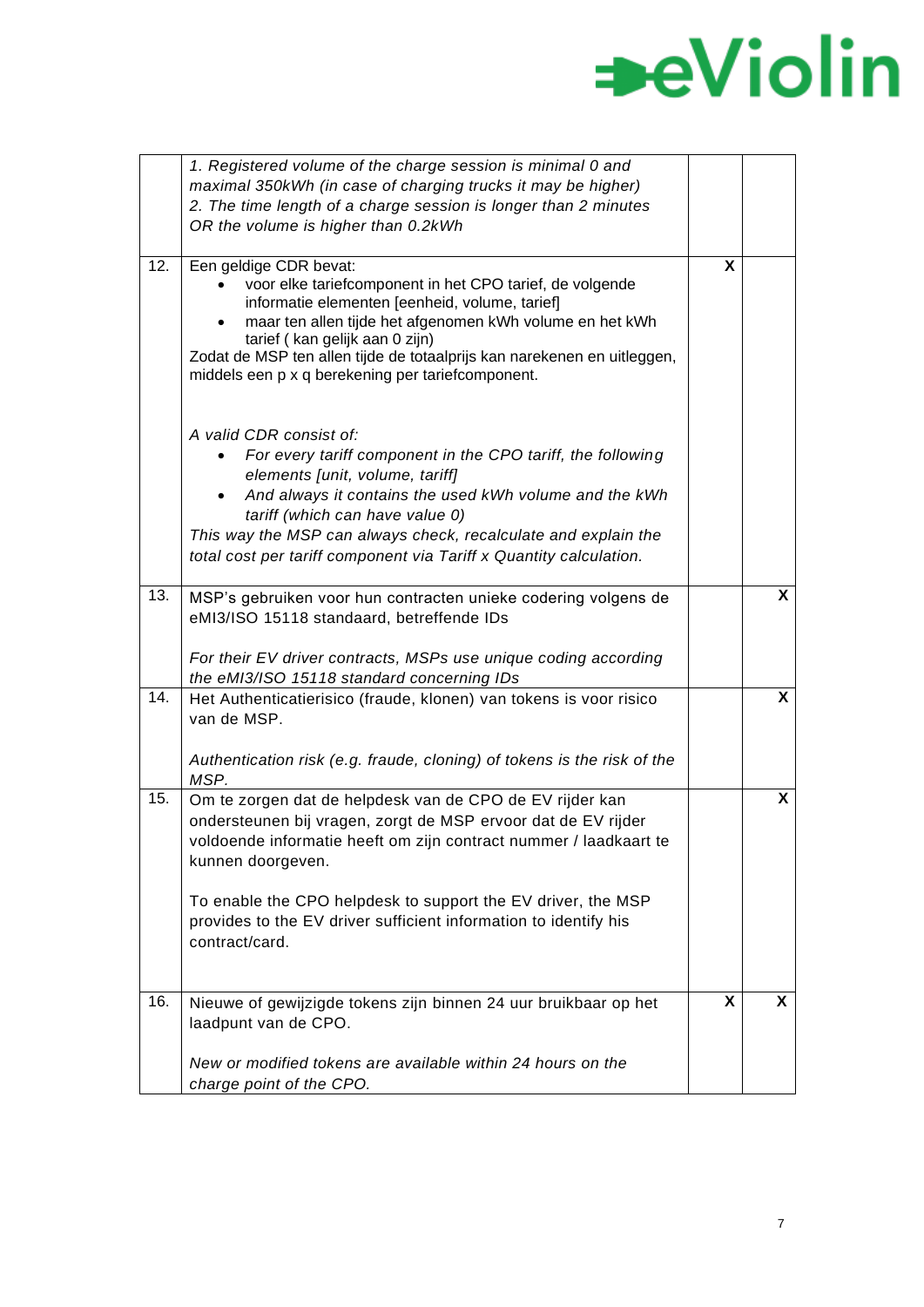| 17. | CPO's en MSPs moeten bij minimaal één officiele landelijke          | X | X |
|-----|---------------------------------------------------------------------|---|---|
|     |                                                                     |   |   |
|     | organisatie voor ID management geregistreerd staan met ID voor      |   |   |
|     | CPO en/of MSP organisatie                                           |   |   |
|     |                                                                     |   |   |
|     | CPO's and MSP's must be registered with at least one                |   |   |
|     | organisation for ID management with the ID for it's CPO and/or      |   |   |
|     | MSP organisation.                                                   |   |   |
| 18. | De CPO's leveren direct (real time) na een laadsessie Charge        | X | X |
|     |                                                                     |   |   |
|     | Detail Records (CDR's) aan aan de MSP's zoals verplicht is in het   |   |   |
|     | consumenten recht, op zijn laatst op 1 januari 2020.                |   |   |
|     |                                                                     |   |   |
|     | De CPO voert voorafgaand aan de verzending een validatie uit op     |   |   |
|     | onmogelijke waarden (bijvoorbeeld in combinatie met het soort       |   |   |
|     | laadpunt).                                                          |   |   |
|     |                                                                     |   |   |
|     |                                                                     |   |   |
|     | The CPO's deliver direct (real time) after a charge session Charge  |   |   |
|     | Detail Records (CDR's) to the MSP's as required by consumer         |   |   |
|     | right regulations, latest by 1 <sup>st</sup> January 2020.          |   |   |
|     |                                                                     |   |   |
|     | Before the CPO sent the CDR, the CPO does validation check on       |   |   |
|     |                                                                     |   |   |
|     | the values to prevent sending wrong values (e.g. impossible         |   |   |
|     | values in combination with a certain charge point).                 |   |   |
|     |                                                                     |   |   |
| 19. | Klantvragen over kosten komen terecht bij de MSP.                   | X | X |
|     |                                                                     |   |   |
|     | Als er twijfels zijn over de juistheid van de CDR, dan stuurt de    |   |   |
|     | MSP een informatieverzoek" naar de CPO. In dit verzoek staat het    |   |   |
|     |                                                                     |   |   |
|     | CDR_ID en een omschrijving van de klacht.                           |   |   |
|     |                                                                     |   |   |
|     | De CPO stuurt binnen 5 werkdagen een antwoord terug naar de         |   |   |
|     | MSP met daarin:                                                     |   |   |
|     | Het oorspronkelijke CDR (of de laadpunt logs)                       |   |   |
|     | Welke data gevalideerd zijn                                         |   |   |
|     | Antwoord/toelichting op de klacht                                   |   |   |
|     |                                                                     |   |   |
|     |                                                                     |   |   |
|     | Indien dit antwoord niet binnen de afgesproken tijd verstuurd is en |   |   |
|     | de data waar de klacht betrekking op heeft niet gevalideerd is,     |   |   |
|     | heeft de MSP het recht de kosten van dit CDR met de CPO te          |   |   |
|     | verrekenen. Dit geldt alleen voor CDR's die de afgelopen 90         |   |   |
|     | dagen zijn aangeleverd.                                             |   |   |
|     |                                                                     |   |   |
|     |                                                                     |   |   |
|     | Questions from customers/EV drivers about the cost of charging      |   |   |
|     | are always directed to the MSP.                                     |   |   |
|     |                                                                     |   |   |
|     | If there are doubts on the correctness of CDR, the MSP can send     |   |   |
|     | a request for information to the CPO. This request contains the     |   |   |
|     | CDR_ID and a description of the complaints.                         |   |   |
|     | Within 5 working days, the CPO replies to the MSP containing:       |   |   |
|     |                                                                     |   |   |
|     | The original CDR or the charge point logging of it                  |   |   |